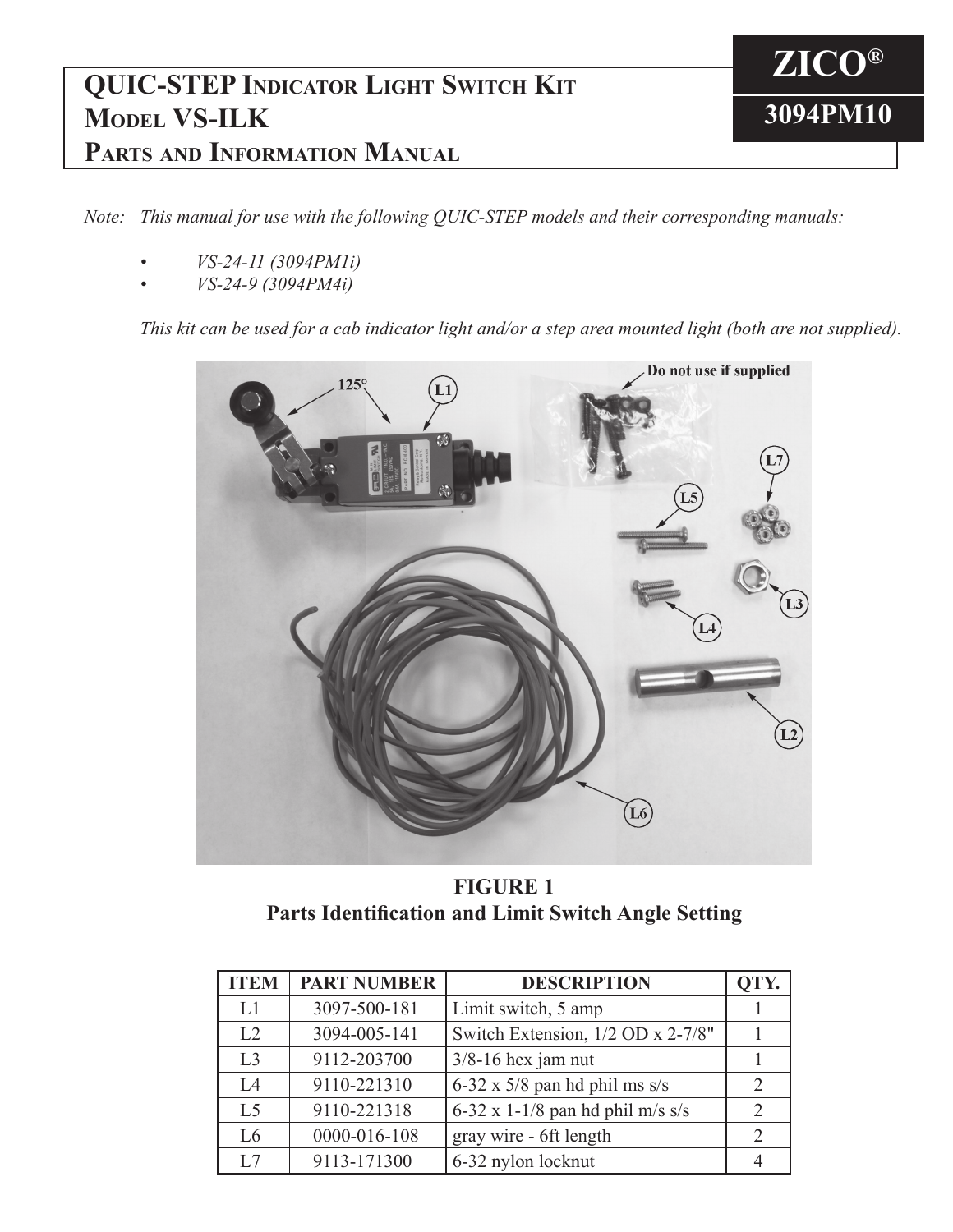## **Installation Instructions:**

- 1. Remove cover from Limit Switch (L1).
- 2. Attach a length of the supplied Wire (L6) to each terminal on the Limit Switch (L1) and feed the two wires through the Limit Switch Grommet (see Figure 2). Leave the switch cover off for now.
- 3. Position the Limit Switch arm so that it is approximately 125° from the Limit Switch body (see Figures 1 & 2).
- 4. Mount the Limit Switch to the step's Step Actuator Attach Bracket (4) (see Figures 2 & 3).
- 5. Install and tighten the 3/8-16 Hex Jam Nut (L3) and Switch Extension, 1/2 OD x 2-7/8" (L2) to the step's Shoulder Screw Ø1/2-13 (18) (see Figures 2 & 3). A screwdriver can be placed in the hole of the Switch Extension to help tighten the part.
- 6. If so desired, protect the limit switch wires (L6) by running them through loom tubing (not supplied or shown).
- 7. Complete the Limit Switch/Light circuit (see Figure 4).
- 8. Activate the step and test for proper indicator light operation. Adjust the Limit Switch arm angle as needed.
- 9. Re-install switch cover. Fill the Limit Switch grommet with silicon to prevent moisture from entering the switch.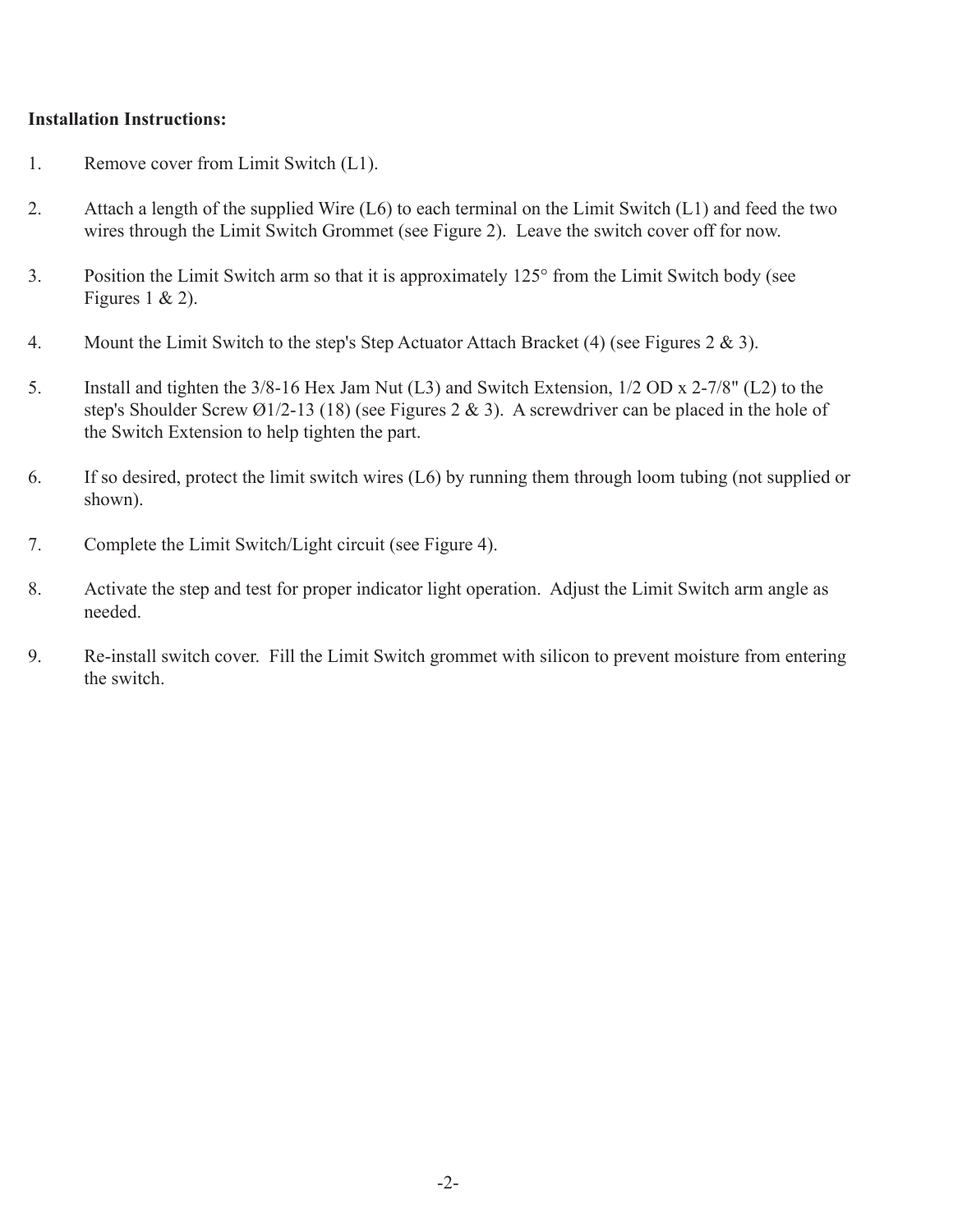

**FIGURE 2**



Use Phillips head screwdriver in hole during tightening process

## **FIGURE 3**